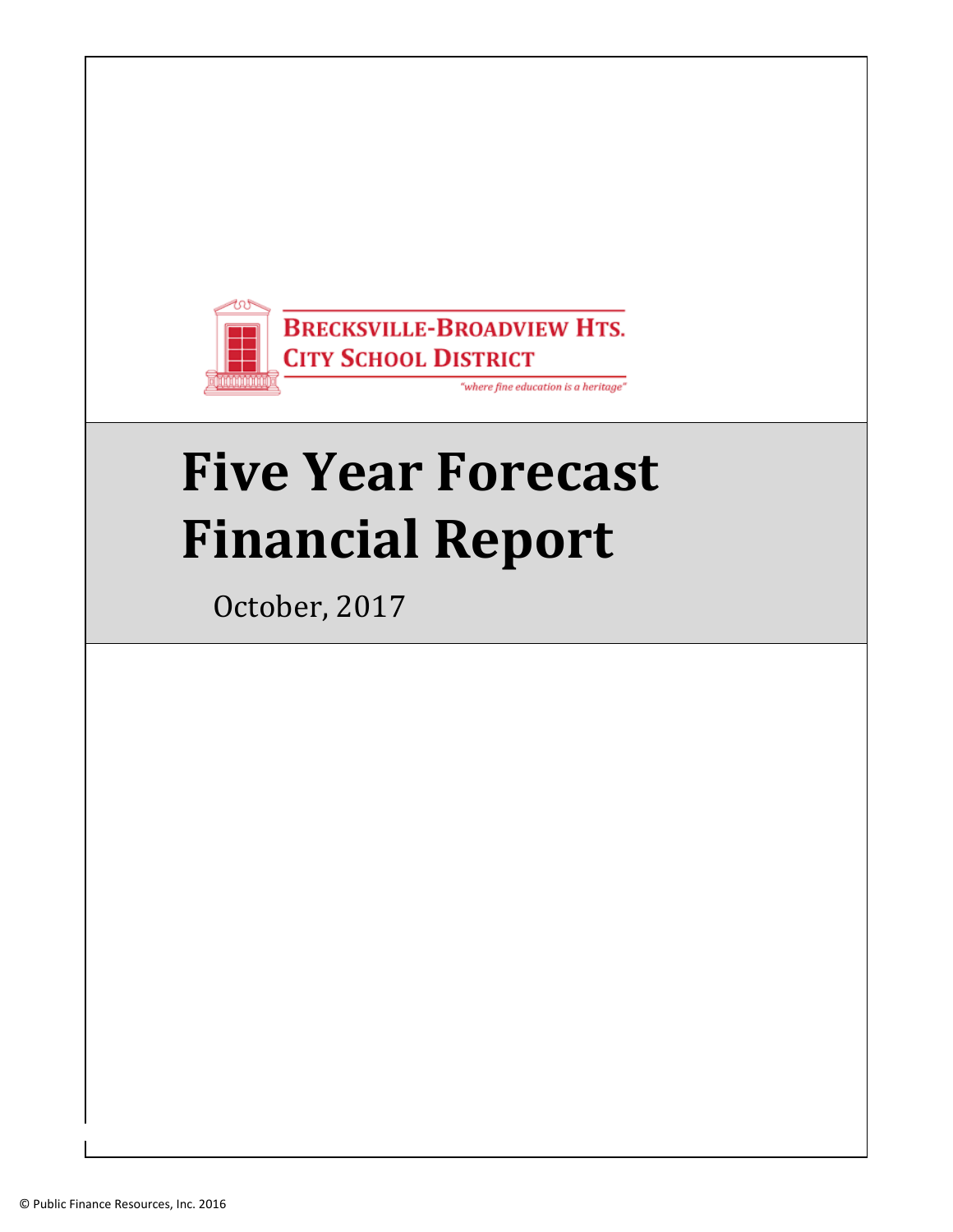## **Table of Contents**

|                                            | PAGE #       |
|--------------------------------------------|--------------|
| <b>Table of Contents</b>                   | $\mathbf{2}$ |
| <b>Executive Summary</b>                   | 3            |
| <b>Revenue Overview</b>                    | 4            |
| 1.010 - General Property Tax (Real Estate) | 5            |
| 1.020 - Public Utility Personal Property   | 6            |
| 1.030 - Income Tax                         | 7            |
| 1.035 - Unrestricted Grants-in-Aid         | 8            |
| 1.040 & 1.045 - Restricted Grants-in-Aid   | 9            |
| 1.050 - Property Tax Allocation            | 10           |
| 1.060 - All Other Operating Revenues       | 11           |
| 2.070 - Total Other Financing Sources      | 12           |
| <b>Expenditures Overview</b>               | 13           |
| 3.010 - Personnel Services                 | 14           |
| 3.020 - Employee Benefits                  | 15           |
| 3.030 - Purchased Services                 | 16           |
| 3.040 - Supplies and Materials             | 17           |
| 3.050 - Capital Outlay                     | 18           |
| 3.060 - 4.060 - Intergovernmental & Debt   | 19           |
| 4.300 - Other Objects                      | 20           |
| 5.040 - Total Other Financing Uses         | 21           |
| <b>Forecast Compare</b>                    | 22           |
| <b>Five Year Forecast</b>                  | 23           |

## **Forecast Purpose/Objectives**

Ohio Department of Education's purposes/objectives for the five-year forecast are:

- 1. To engage the local board of education and the community in the long range planning and discussions of financial issues facing the school district.
- 2. To serve as a basis for determining the school district's ability to sign the certificate required by O.R.C. §5705.412, commonly known as the "412 certificate."
- 3. To provide a method for the Department of Education and Auditor of State to identify school districts with potential financial problems.

1120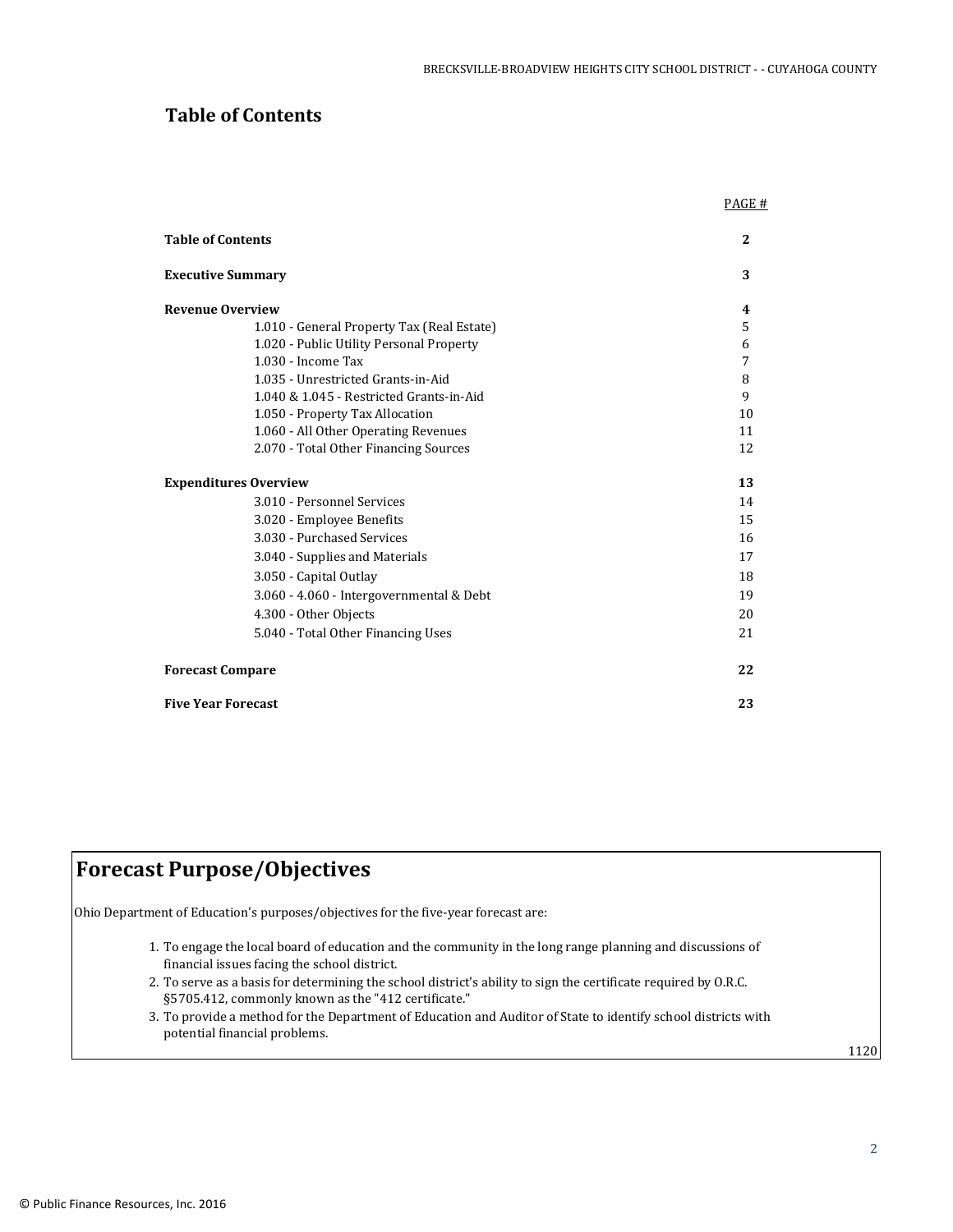#### October, 2017 **BRECULLIVE SUMMARTS CITY SCHOOL DISTRICT - - CUYAHOGA COUNTY**

| <b>Five Year Forecast - Simplified Statement</b>             | <b>Fiscal Year</b><br>2018 | <b>Fiscal Year</b><br>2019 | <b>Fiscal Year</b><br>2020 | <b>Fiscal Year</b><br>2021 | <b>Fiscal Year</b><br>2022 |  |
|--------------------------------------------------------------|----------------------------|----------------------------|----------------------------|----------------------------|----------------------------|--|
| <b>Beginning Balance</b>                                     | 11,893,016                 | 12,503,345                 | 13,890,256                 | 13,483,880                 | 11,647,805                 |  |
| + Revenue                                                    | 47,904,996                 | 50,587,917                 | 50,615,779                 | 50,867,993                 | 50,946,469                 |  |
| + Proposed Renew/Replacement Levies<br>+ Proposed New Levies |                            |                            |                            |                            |                            |  |
| - Expenditures                                               | (47, 294, 667)             | (49,201,006)               | (51,022,156)               | (52,704,068)               | (54, 250, 201)             |  |
| = Revenue Surplus or Deficit                                 | 610,329                    | 1,386,911                  | (406, 377)                 | (1,836,075)                | (3,303,732)                |  |
| <b>Ending Balance</b>                                        | 12,503,345                 | 13,890,256                 | 13,483,880                 | 11,647,805                 | 8,344,073                  |  |
|                                                              |                            |                            |                            |                            |                            |  |
| Revenue Surplus or Deficit w/o Levies                        | 610,329                    | 1,386,911                  | (406, 377)                 | (1,836,075)                | (3,303,732)                |  |
| Ending Balance w/o Levies                                    | 12,503,345                 | 13,890,256                 | 13,483,880                 | 11,647,805                 | 8,344,073                  |  |

#### Summary:

OCT FY18 revenue surplus over expenditures of \$610K has slightly increased from \$365K surplus in FY17 MAY FCST. \*This surplus is derived from several sources; including the passage of a new 5.99mill operating levy in May 2017, maintaining relatively high tax collection rates, Medicaid reimbursement settlements, workers compensation rebate program and reduced spend within purchased service & supply materials budgets. The service of the service of the service of the state foundation aid is projected to remain flat in FY18-19. Important to note TPP replacement and supplement funding has been eliminated from State funding. The State of Ohio reduced TPP from \$1.7M (FY16) to \$1.46M (FY17), with final residual FY17 payment expected in October or November FY18.  $*A$  five year labor agreement was ratified in FY17 with assumption of FY17-21 staff pay increases and a resumption of normal experience steps of 2%. Board paid fringe benefits (medical insurance and prescriptions) have increased over 12% in FY18 with similar increases forecasted in out years. \*FCST may be impacted by fluctuations in property tax collection rates, upcoming triennial reappraisal assessment, State funding changes and unexpected expenditures.

\*Additional details about pertinent forecast (FCST) assumptions used in the development of this FCST are contained in specific report sections to follow.

Please visit the Ohio Department of Education website at ftp://ftp.ode.state.oh.us/geodoc/5-yrForecast/.

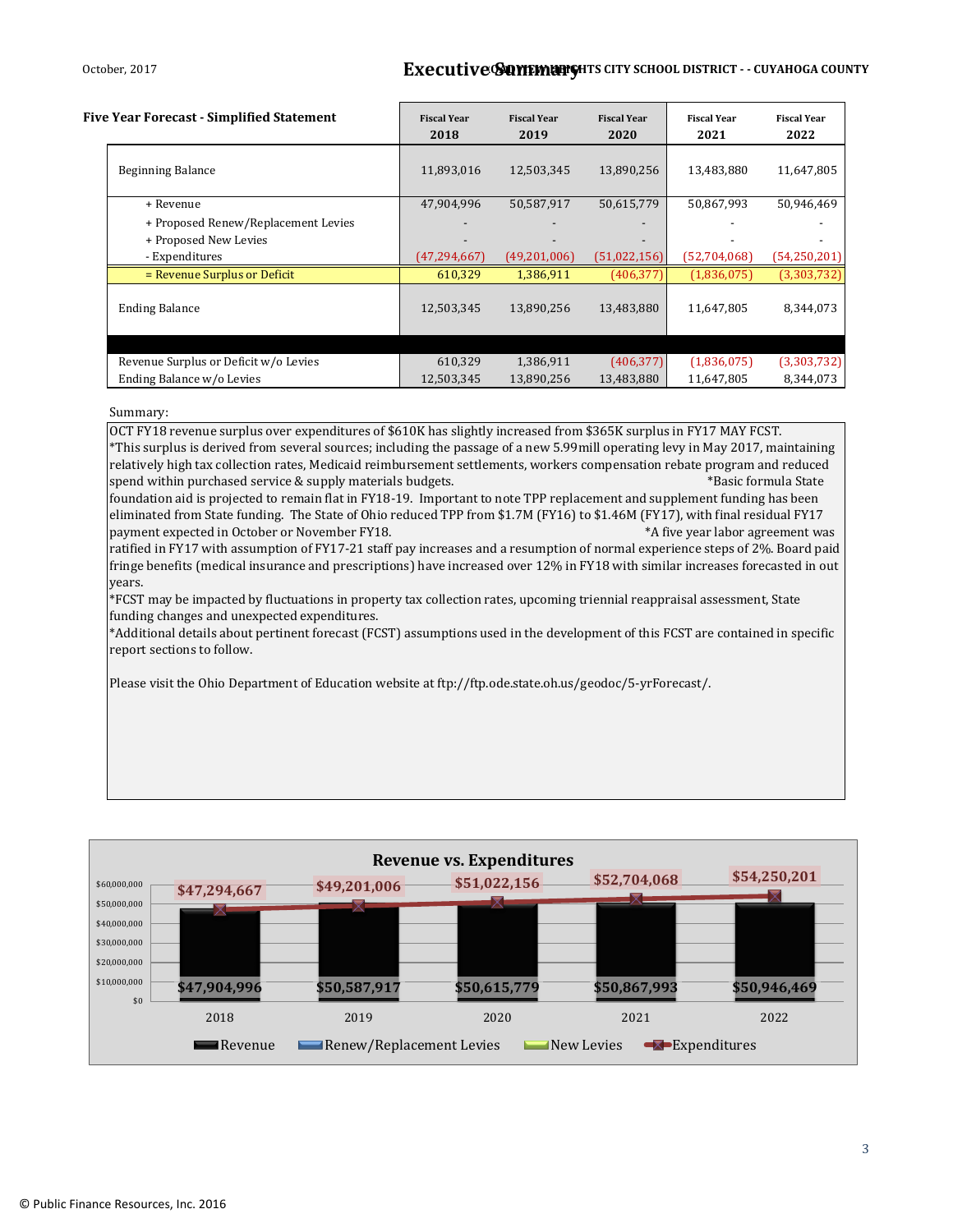## **Revenue Overview**

|                              | Prev. 5-Year |                    |                    | <b>PROJECTED</b>   |                    |                    | 5-Year      |
|------------------------------|--------------|--------------------|--------------------|--------------------|--------------------|--------------------|-------------|
|                              | Avg. Annual  | <b>Fiscal Year</b> | <b>Fiscal Year</b> | <b>Fiscal Year</b> | <b>Fiscal Year</b> | <b>Fiscal Year</b> | Avg. Annual |
|                              | Change       | 2018               | 2019               | 2020               | 2021               | 2022               | Change      |
| Revenue:                     |              |                    |                    |                    |                    |                    |             |
| 1.010-Real Estate            | 0.32%        | 8.46%              | 9.12%              | 0.55%              | 0.47%              | $0.64\%$           | 3.85%       |
| 1.020-Public Utility         | 4.64%        | 8.89%              | 5.74%              | 2.50%              | 2.50%              | 2.50%              | 4.42%       |
| 1.030-Income Tax             | n/a          | $0.00\%$           | $0.00\%$           | $0.00\%$           | $0.00\%$           | $0.00\%$           | $0.00\%$    |
| 1.035-State Funding          | $0.80\%$     | $-0.17%$           | $-0.05\%$          | $-4.55\%$          | 0.03%              | $-4.51%$           | $-1.85\%$   |
| 1.040-Restricted Aid         | 967.65%      | $-4.45%$           | $0.01\%$           | $-0.08\%$          | $0.01\%$           | $-0.03%$           | $-0.91%$    |
| 1.045-Restr Federal SFSF     | n/a          | $0.00\%$           | $0.00\%$           | $0.00\%$           | $0.00\%$           | $0.00\%$           | $0.00\%$    |
| 1.050-Property Tax Alloc     | $-4.13%$     | $-19.55%$          | $-6.39\%$          | 0.47%              | 0.35%              | 0.57%              | $-4.91%$    |
| 1.060-All Other Operating    | 8.97%        | $-31.17%$          | $-8.87\%$          | $-1.33\%$          | $0.06\%$           | $-1.72%$           | $-8.61%$    |
| 1.070-Total Revenue          | 0.12%        | 2.55%              | $6.00\%$           | $0.06\%$           | 0.50%              | 0.15%              | 1.85%       |
| 2.070-Total Other Sources    | $-18.32%$    | 203.98%            | $-81.79\%$         | $0.00\%$           | $0.00\%$           | $0.00\%$           | 24.44%      |
| 2.080-Total Rev & Other Srcs | $-0.03%$     | 2.87%              | 5.60%              | $0.06\%$           | 0.50%              | 0.15%              | 1.83%       |

Real Estate and public utility tax revenues are projected to increase in FY18 and over five year FCST period due to passage of 5.99 mill levy in May 2017 and increased valuations.

\*Following the recent ratification of the biennial Capital budget, effective June 29, 2017, Unrestricted Grants-in-Aid (State Funding) are projected to remain flat in FY18-19 and out years based upon current versions of Governor and House budget bills. TPP replacement and supplement funding has been eliminated from State funding. The State of Ohio reduced TPP from \$1.7M (FY16) to \$1.4M (FY17), with final residual payment of \$291K, expected in October or November FY18.

\*The May FCST projected a 5% decrease <\$236K> in ongoing State Aid revenue. To date, this additional loss has not occurred with the basic formula, net of TPP, remaining flat.  $*$ See

"Notes & Assumptions" for each revenue item for more detailed assumptions used for this FCST.

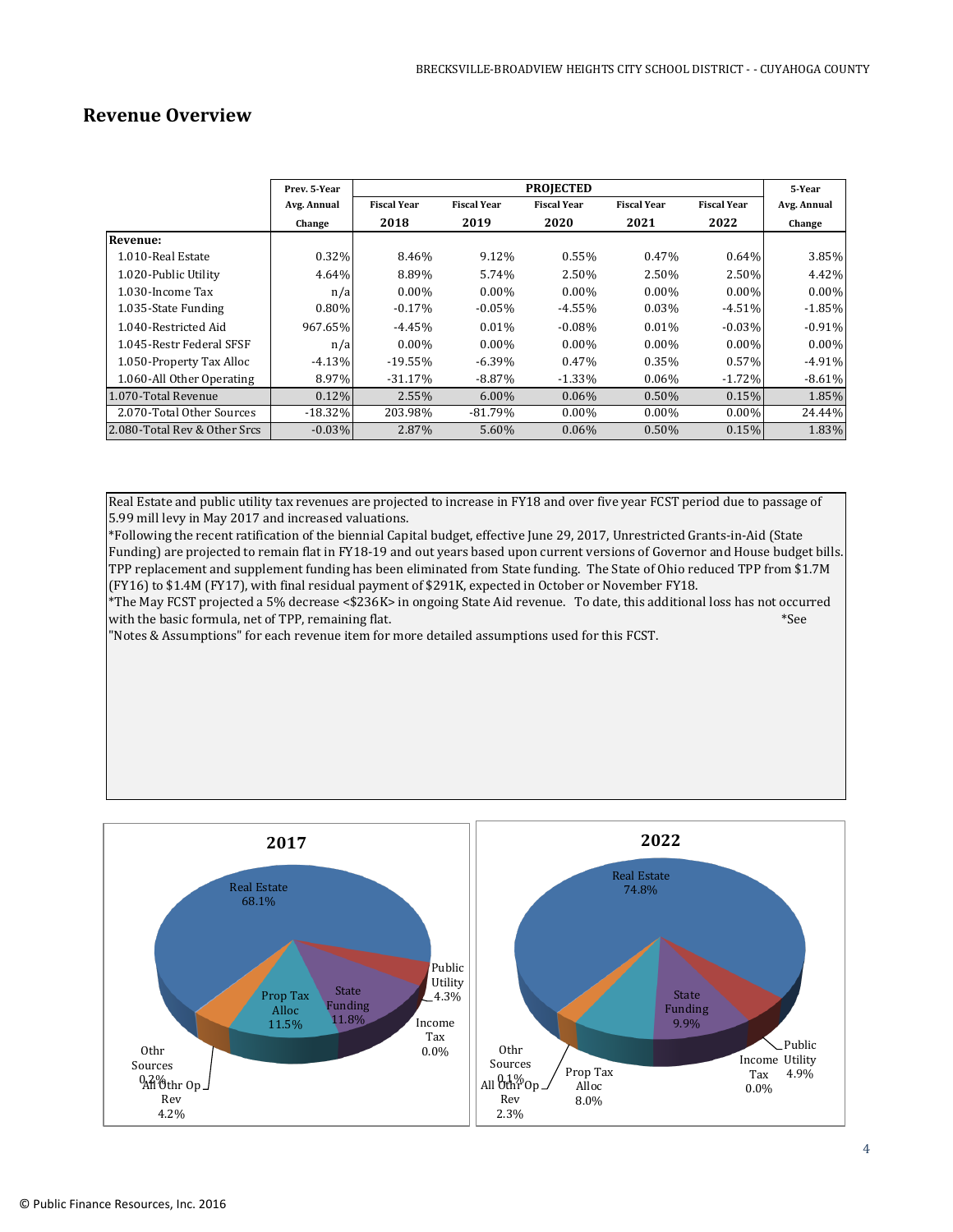## **1.010 - General Property Tax (Real Estate)**

Revenue collected from taxes levied by a school district by the assessed valuation of real property using effective tax rates for class I (residential/agricultural) and class II (business).



\$34M total (68.1% or Total Revenues)

All levies are continuing.

5.99 mill levy passed by voters in May 2017 is included.

Voted millage revenues remain flat due to House Bill 920.

\*FCST is projecting a slight decrease in tax collection rate of 98.6% to reflect the last half TY16/CY17 collection. Eight years removed from recession with recent annual collection rates fluctuating from 99.2% (CY16) to 98.6% (CY17). Tax

valuation refunds reduced in FY16 and FY17, and minimal cases now on court dockets.

Valuation increases also create revenue increase in this category. Cuyahoga County will conduct a triennial property valuation for Brecksville-Broadview Heights in FY18.

We are projecting a 3% valuation increase during FY18 (collection year 2019) and 3% valuation increase in FY21 (collection year 2022).

\*Overall impact vs MAY FCST is a <\$395K> decrease in FY18 with <\$1MM> unfavorable over five year FCST period.

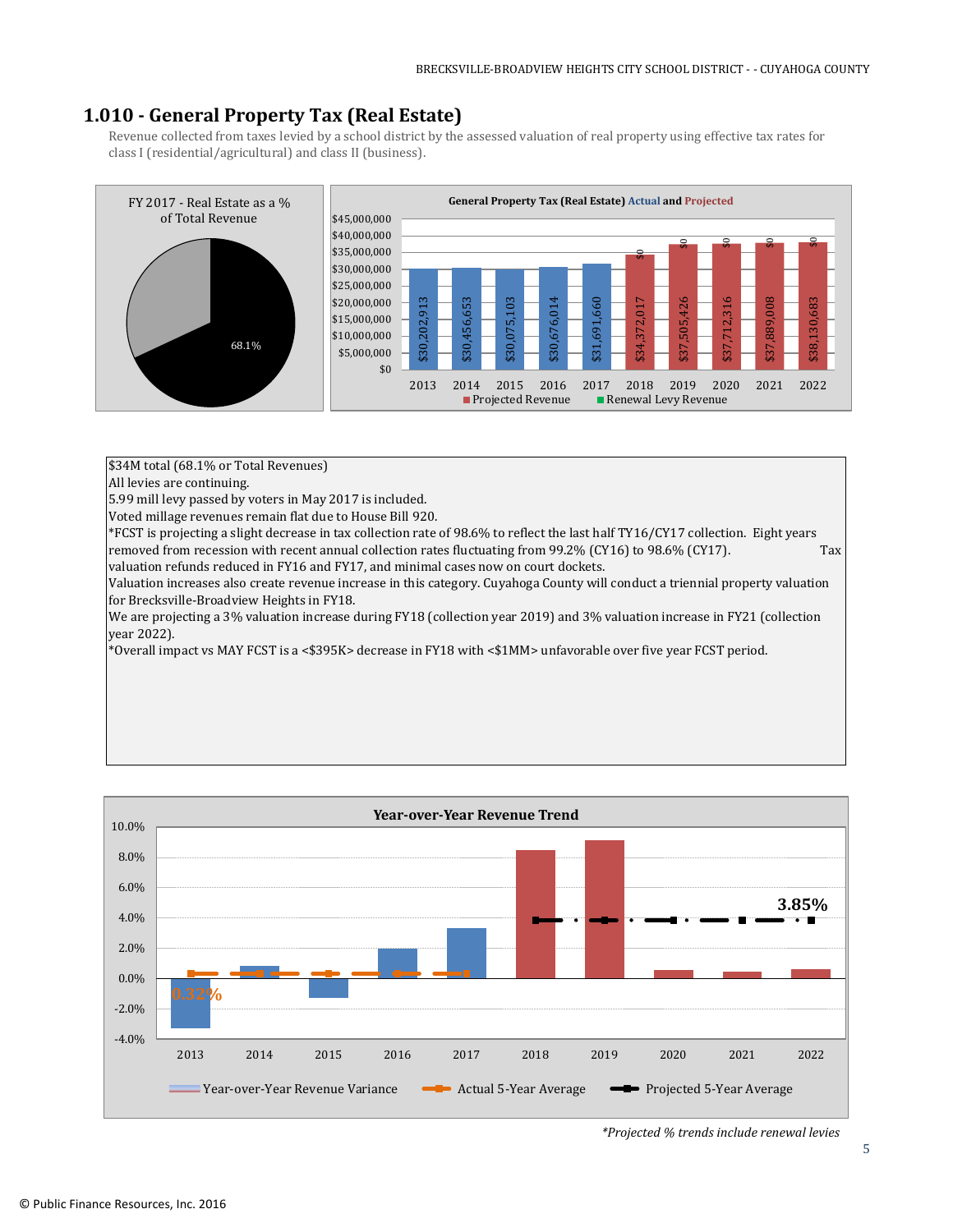## **1.020 - Public Utility Personal Property**

Revenue generated from public utility personal property valuations multiplied by the district's full voted tax rate.



\$2.1M total (4.3% of Total Revenues) Only receive revenue in this category from public utilities infrastructure. Overall, this revenue is expected to increase with growth in valuations . This taxation is not subject to HB920. Projecting \$46K increase in FY18 to May FCST and \$473K favorable over current FCST period.

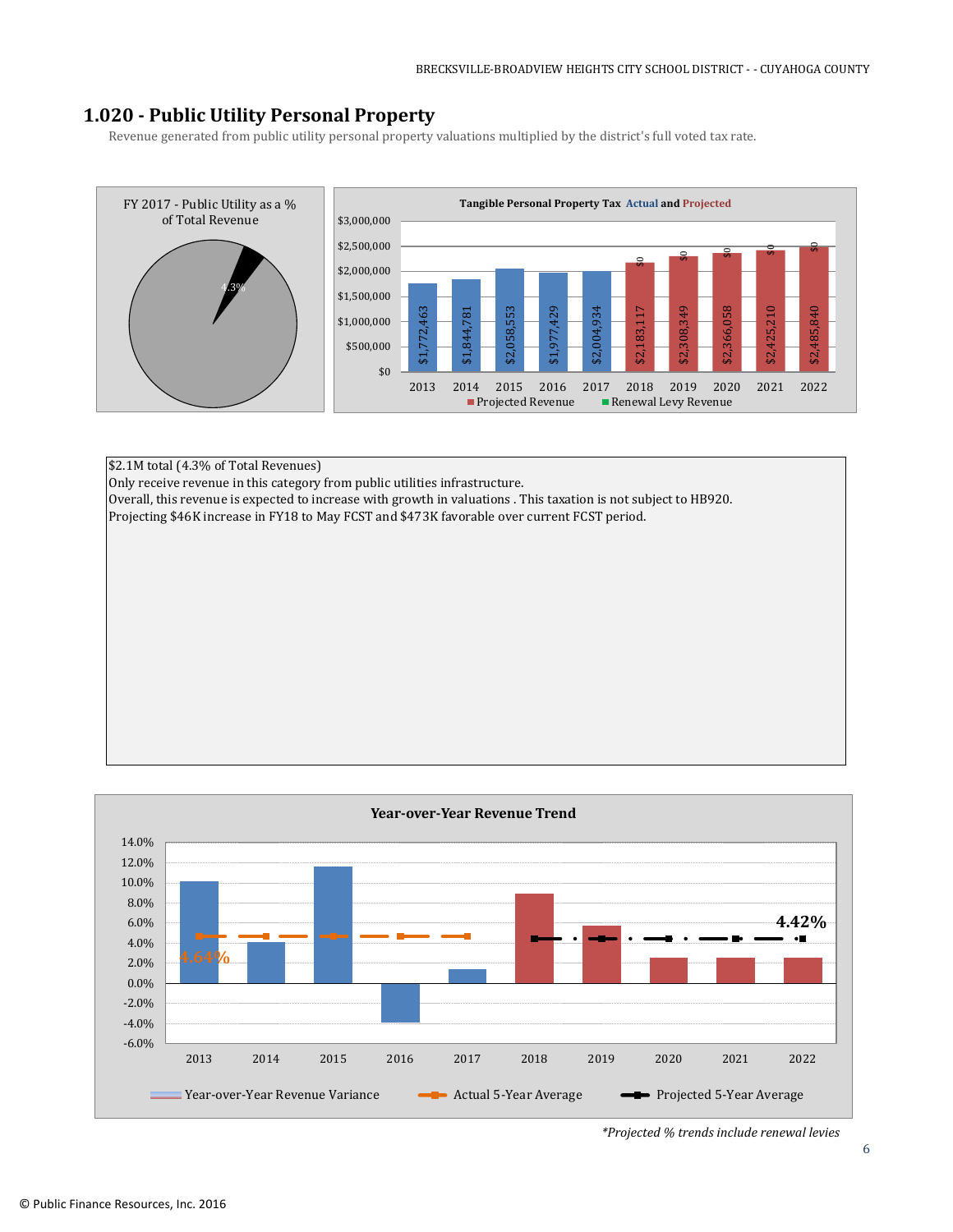### **1.030 - Income Tax**

Revenue collected from income tax earmarked specifically to support schools with a voter approved tax by residents of the school district; separate from federal, state and municipal income taxes.





![](_page_6_Figure_5.jpeg)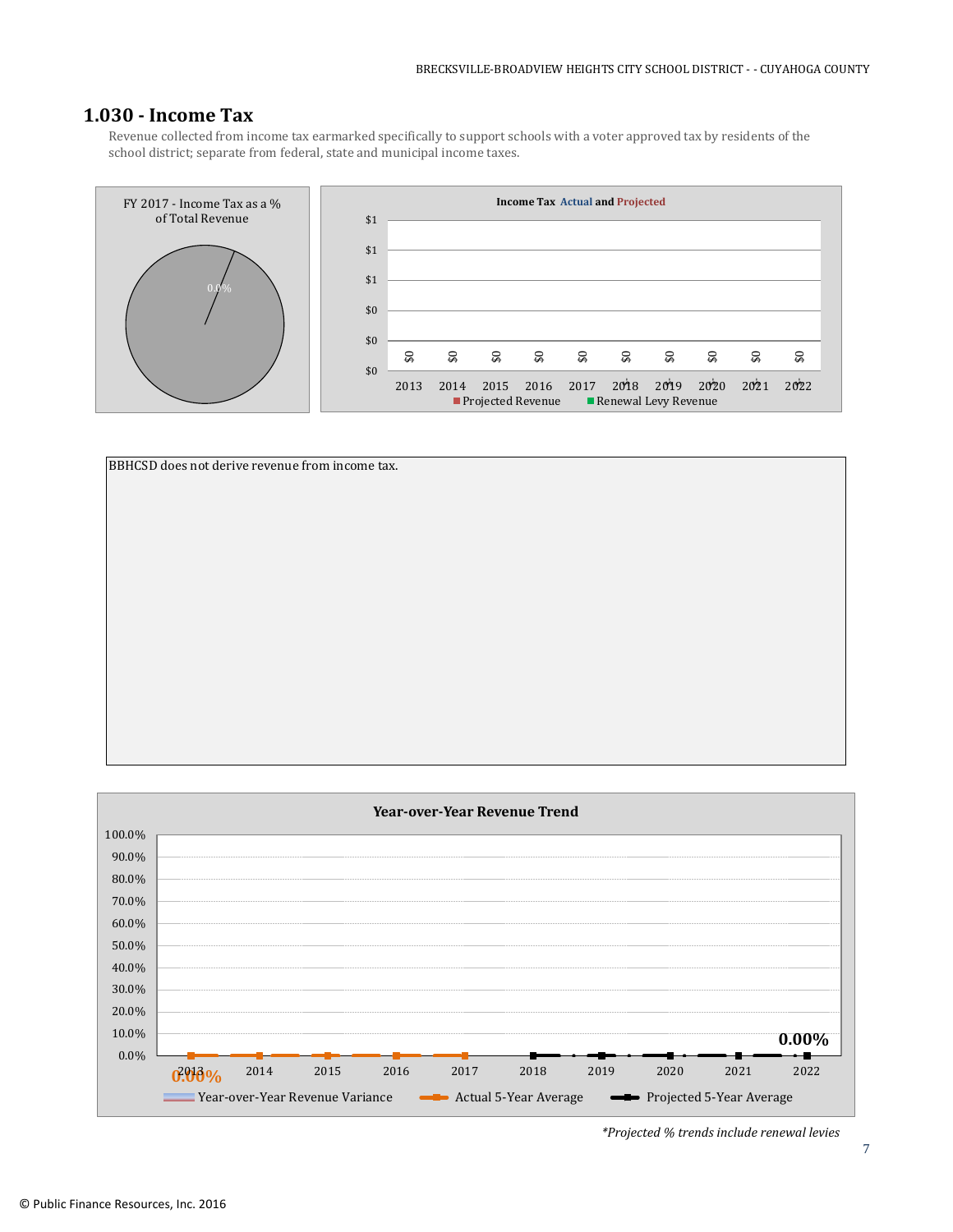## **1.035 - Unrestricted Grants-in-Aid**

Funds received through the State Foundation Program with no restriction.

![](_page_7_Figure_3.jpeg)

#### \$5.3M total (11.3% of Total Revenues)

\*FY18 Foundation (State Aid) estimate based on current calculation from Ohio Department of Education.

\*May FCST Projected a 5% decrease in State funding, which did not occur.

\*Unrestricted Grants-in-Aid (State Funding) are projected to remain flat in this biennial period.

\*Several sub-categories comprise the aggregate state funding formula, including: Special Education Funding, Special Education Transportation, K-3 Literacy Aid, Gifted Funding, Transportation Aid, Preschool Aid and Casino Funding. All categories are influenced by pupil enrollment or average daily membership (ADM) and our district's overall wealth, relative to all other Ohio districts. We remain vigliant in staying informed to anticipate & plan for any changes that could influence our District's share of state funding.

\*Important to note TPP replacement and supplement funding has been eliminated from State funding equating to <\$1.4M> impact in FY18 and beyond. The final TPP residual FY17 payment is expected in October or November FY18 equal to \$291K. \* Casino-based revenue projects to be \$184K in FY18, with slight decline in out years due to enrollment declines, based on \$49.50 per pupil estimate vs prior \$50.62 per pupil. Overall impact over FCST is <\$59K>.

\*Overall impact vs the May FCST is a \$232K positive variance in FY18. At this point, we anticipate modifications in State funding formula to decrease in the next biennial state budget with a net neutral impact vs May FCST in out years.

![](_page_7_Figure_11.jpeg)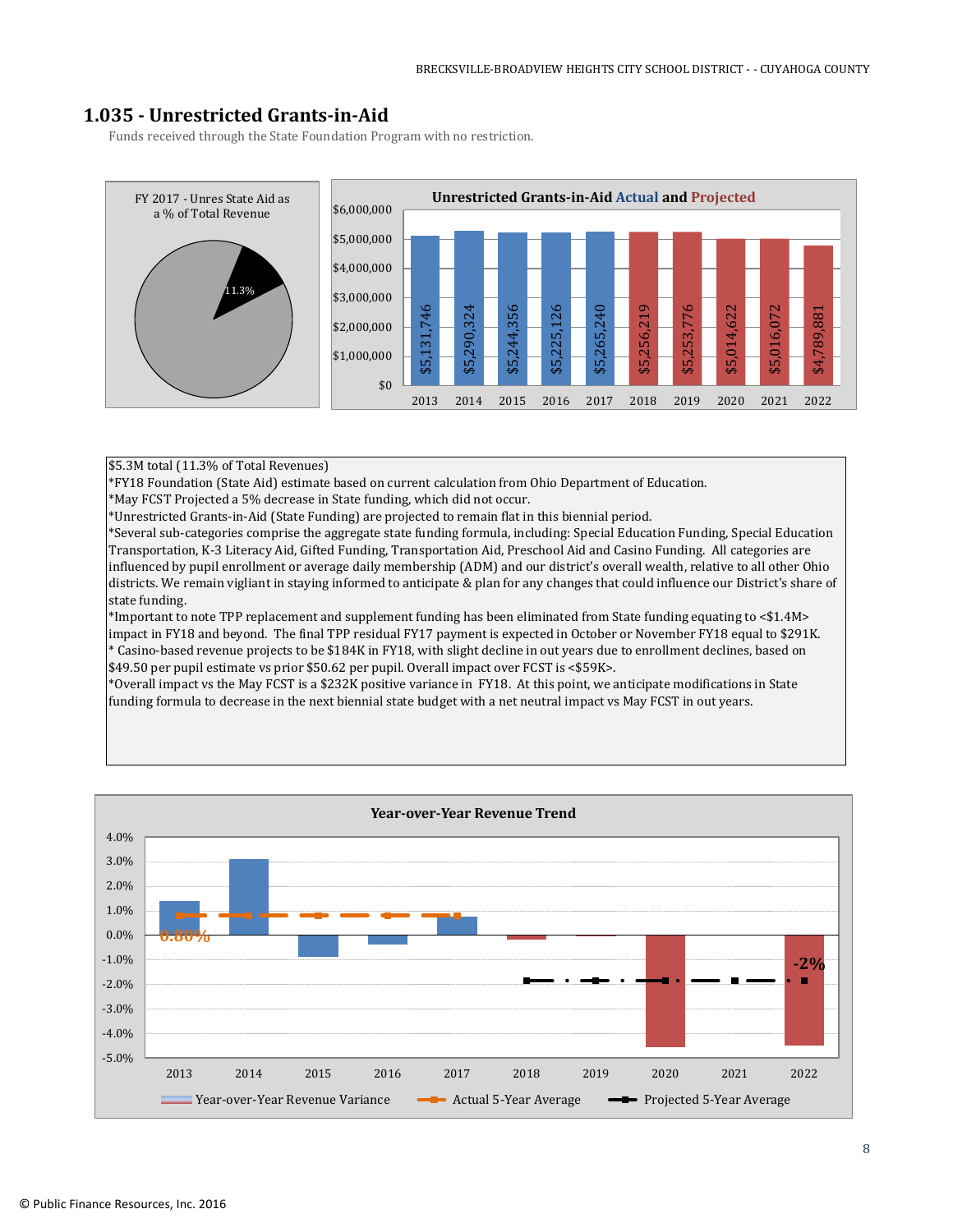## **1.040 & 1.045 - Restricted Grants-in-Aid**

Funds received through the State Foundation Program or other allocations that are restricted for specific purposes.

![](_page_8_Figure_3.jpeg)

\$235K total (.5% of Total Revenue) FY17 special education catastrophic aid (96% of revenue category). FY15 was an unusual event. Utilized two-year average and projected to remain flat throughout the FCST. Actual FYE17 was \$9K greater than May FCST. Overall impact vs May FCST is negligable with in FY18 with equally flat projections over FCST period.

![](_page_8_Figure_5.jpeg)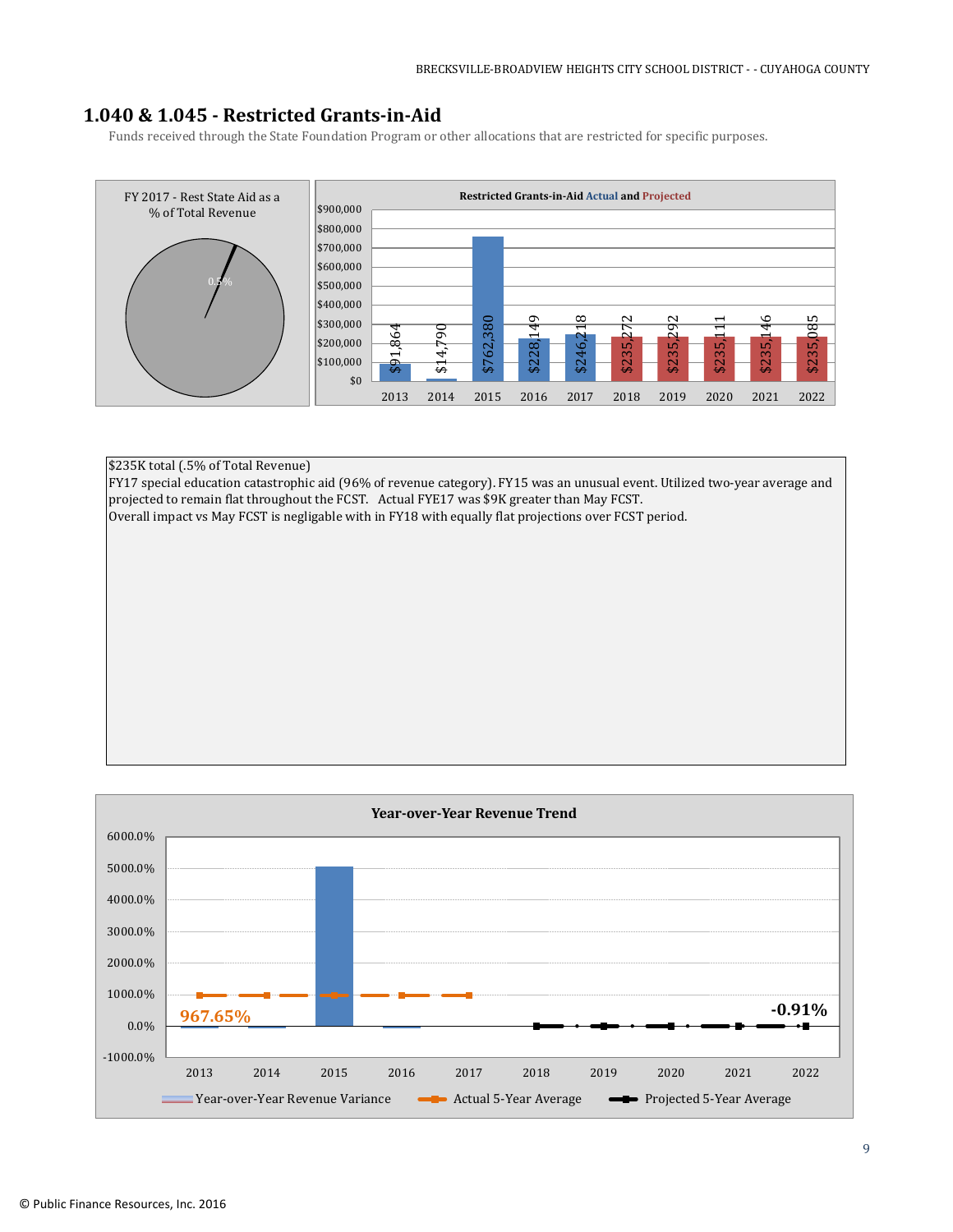## **1.050 - Property Tax Allocation**

Includes funds received for Tangible Personal Property Tax Reimbursement, Electric Deregulation, Homestead and Rollback.

![](_page_9_Figure_3.jpeg)

#### \$4.3M total (11.5% of Total Revenues)

\*TPP permanently phased out in FY17 with residual payment expected in Oct FY18. TPP equated to \$1.4M annual loss to District. With loss of TPP, Property Tax income originates from the Homestead and Rollback provision of the Ohio Revised Code. \*The Homestead and Rollback provision does NOT apply to any new levies passed in FY17 and beyond. The FCST reflects a steady level of revenue, without inclusion of our recent levy passage.

\*Overall impact, not including TPP loss, is \$7K decrease in FY18 vs. May FCST with negligable impact over five year FCST period.

![](_page_9_Figure_7.jpeg)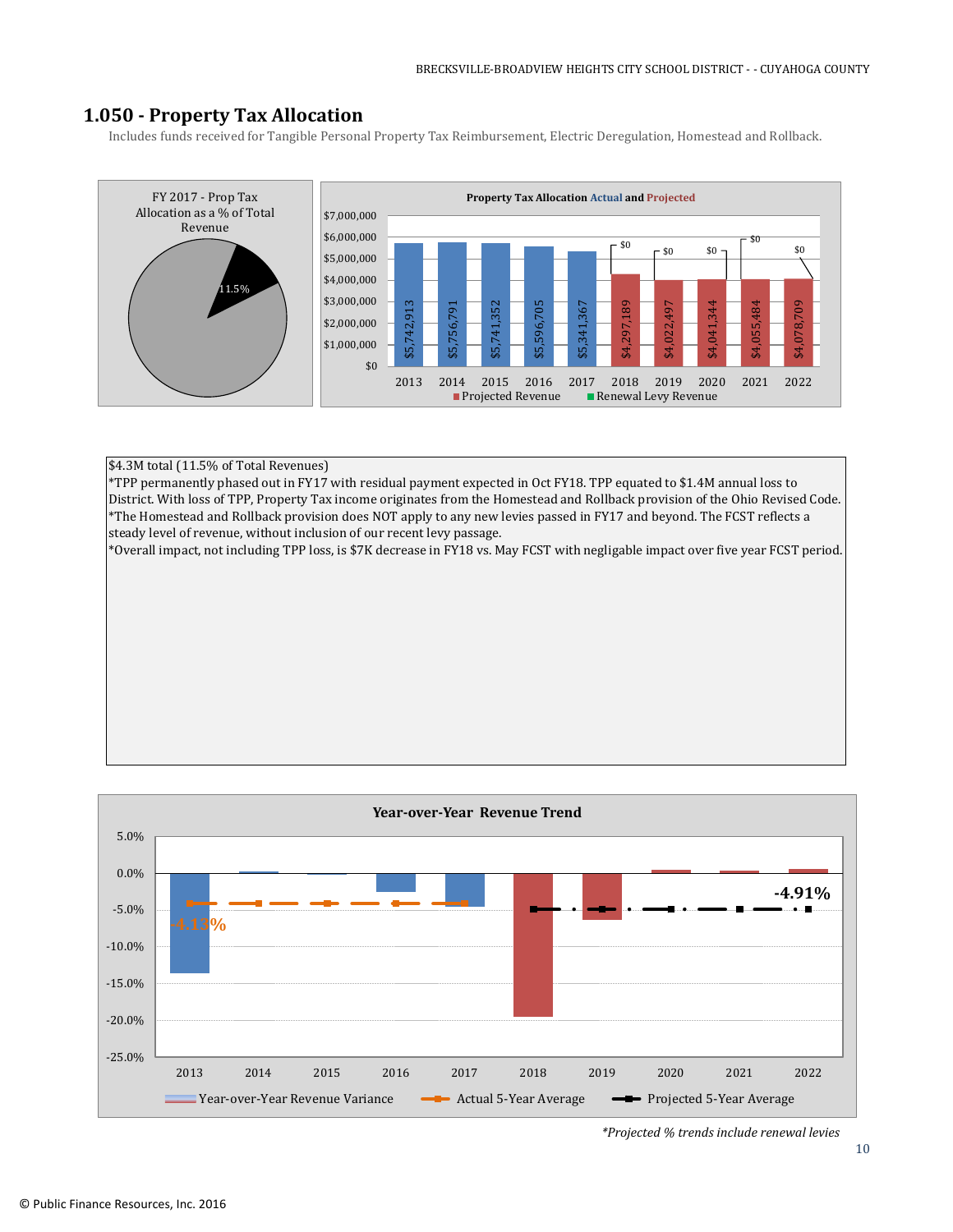## **1.060 - All Other Operating Revenues**

Operating revenue sources not included in other lines; examples include tuition, fees, earnings on investments, rentals, and donations.

![](_page_10_Figure_3.jpeg)

#### \$1.3M total (4.2% of Total Revenues)

Primary categories include Pay to Participate Fees (PTP), all day kindergarten fees (ADK), interest income, parking fees, rentals/field trips/misc, special education cost recovery and Medicaid reimbursements.

\*May FCST underestimated FY17 actual by \$100k.

\*All day kindergarten (ADK) tuition, net of free and reduced lunch population, influenced by student population, is projected to increase \$41k in FY18 and \$209k over FCST.

\*Interest income projected to be \$50k above May FY18 FCST, due to improved interest rates and higher deposit balances from levy receipts. Interest income expected to be \$120k above May FCST in out years.

\*Special education cost recovery revenue and medicaid reimbursement projections based on 3 to 5yr averages due to significant +/- deviations. Difficult to forecast due to periodic influx or reduction of relevant student population.

\*Projecting little to no change (< or = \$10k) vs. May FCST over similar FCST period in Spec Ed Cost recovery, Medicaid reimbursement, parking fees, admin fees, rentals/field trips/misc.

\*PILOT (Pmt in lieu of taxes) payments (timing and amounts) from City of Broadview Heights for Heritage building are updated and unchanged vs May FCST. PILOT program expires in FY18 which amounts to \$85k annual revenue.

\* PTP fees, beginning in FY18, expected to decrease <\$250k> (50% of FY17) following Board's committment contingent on the passage of the levy in May, 2017. Expecting marginal increase vs May FCST, based on FY18 data, to date. \$15k increase vs May FCST FY18 and \$72k in out years vs. May FCST. Dependent upon actual participation rates.

Overall impact vs May FCST is \$108k favorable in FY18 and \$467k favorable over year similar FCST period.

![](_page_10_Figure_14.jpeg)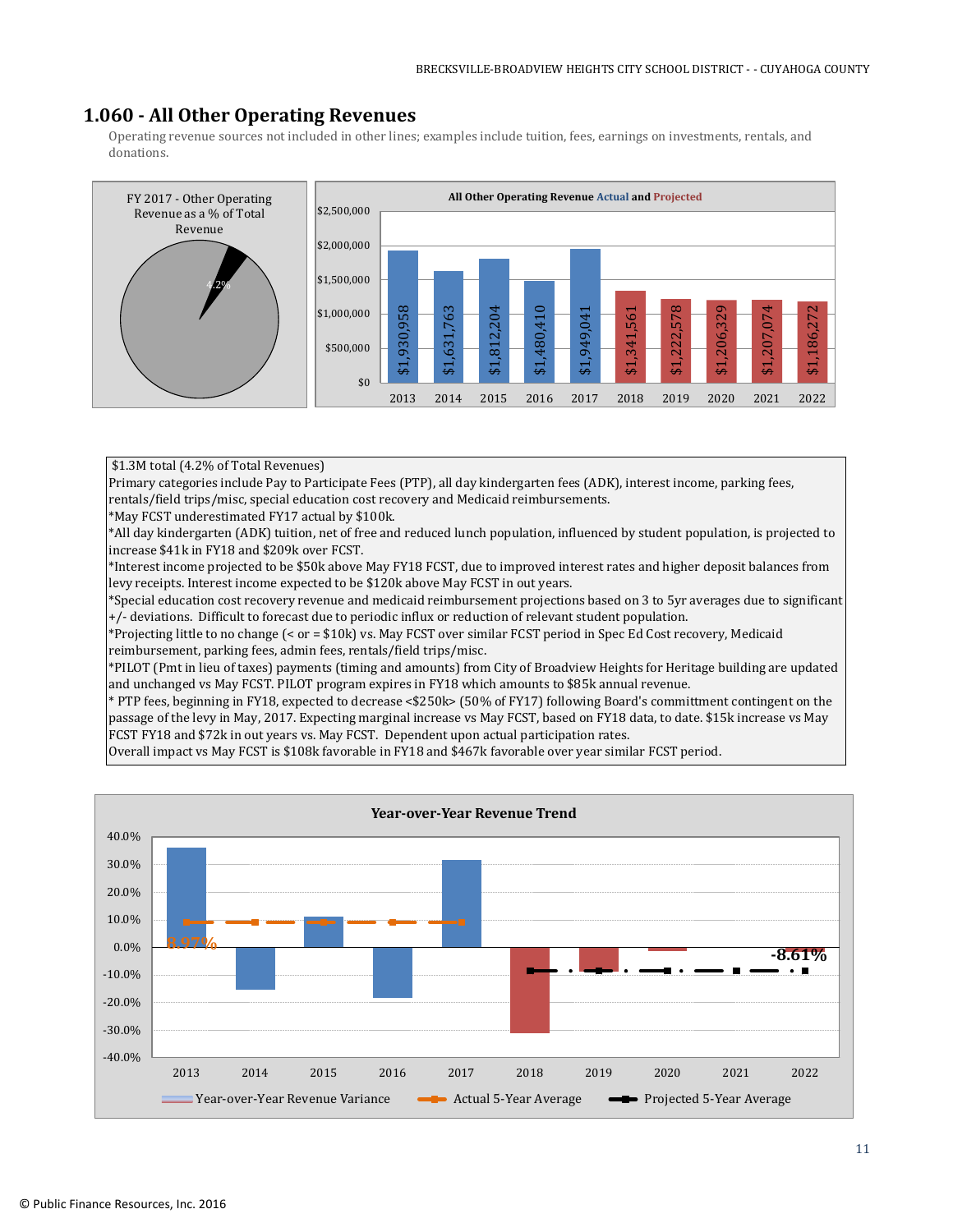## **2.070 - Total Other Financing Sources**

Includes proceeds from sale of notes, state emergency loans and advancements, operating transfers-in, and all other financing sources like sale and loss of assets, and refund of prior year expenditures.

![](_page_11_Figure_3.jpeg)

#### \$217k total (.2% of Total Revenue)

Accounts for the return of temporary cash advances to student resale accounts and receipt of workers compensation program rebate.

\*Received \$179K, unexpectedly in early FY18, from Ohio Bureau of Workers Compensation (BWC) retro premium rebate program. We anticipate the Bureau of Workers Compensation rebate program to continue for the foreseeable future, as the OH BWC office catches up on rebating from prior fiscal years. However, we are not forecasting BWC rebates will continue at current levels.

Overall impact vs MAY FCST is \$179K increase in FY18. Long term effect on five year FCST period will be reviewed in the

![](_page_11_Figure_8.jpeg)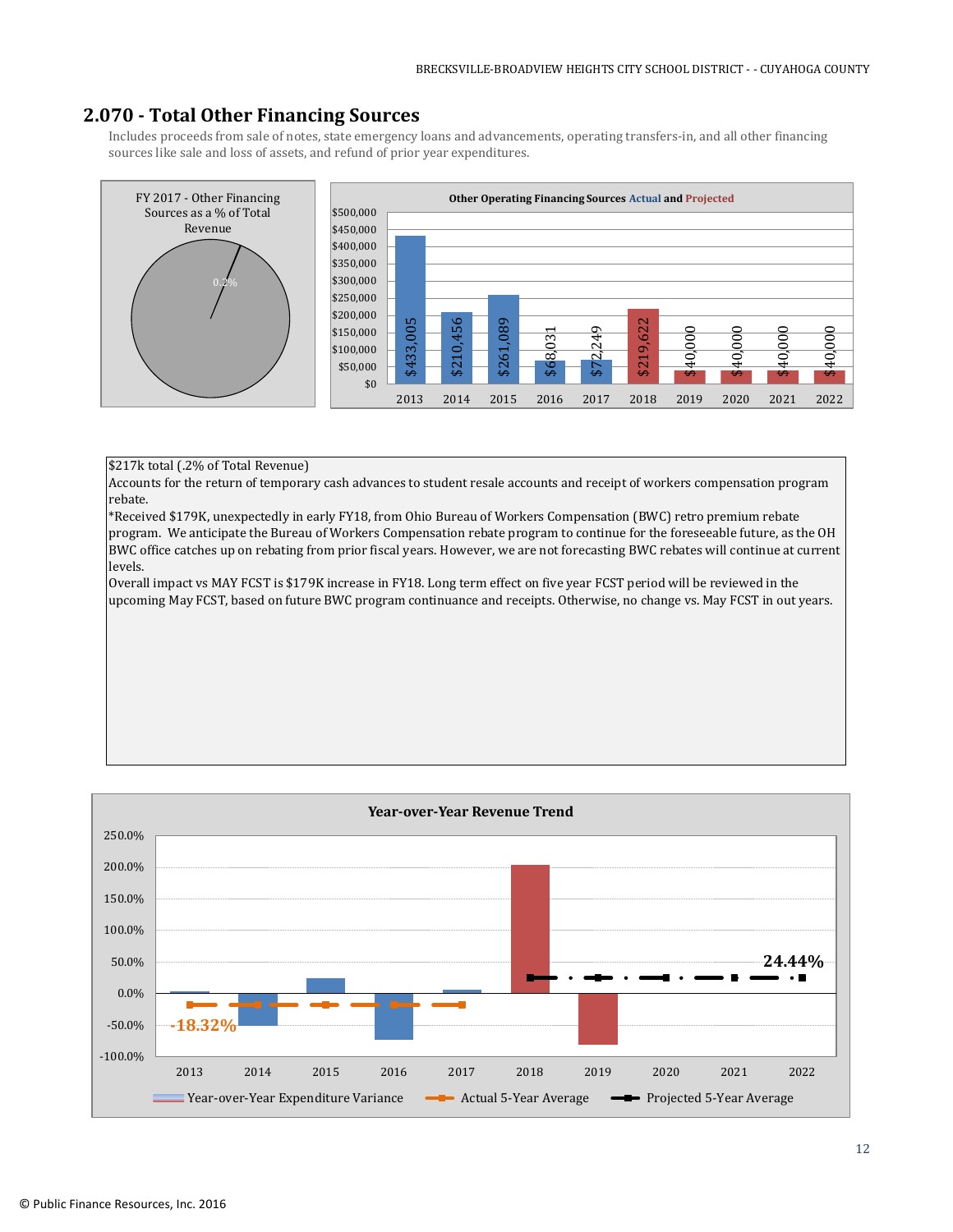## **Expenditures Overview**

|                              | Prev. 5-Year          |                            |                            | <b>PROJECTED</b>           |                            |                            | 5-Year                |
|------------------------------|-----------------------|----------------------------|----------------------------|----------------------------|----------------------------|----------------------------|-----------------------|
|                              | Avg. Annual<br>Change | <b>Fiscal Year</b><br>2018 | <b>Fiscal Year</b><br>2019 | <b>Fiscal Year</b><br>2020 | <b>Fiscal Year</b><br>2021 | <b>Fiscal Year</b><br>2022 | Avg. Annual<br>Change |
| <b>Expenditures:</b>         |                       |                            |                            |                            |                            |                            |                       |
| 3.010-Salaries               | $-0.42%$              | 3.20%                      | 3.38%                      | 3.10%                      | 3.09%                      | 1.89%                      | 2.93%                 |
| 3.020-Benefits               | $-0.19%$              | 7.44%                      | 6.84%                      | 6.79%                      | 6.54%                      | 6.15%                      | 6.75%                 |
| 3.030-Purchased Services     | 0.88%                 | 2.72%                      | 2.00%                      | 2.00%                      | 2.00%                      | $2.00\%$                   | 2.14%                 |
| 3.040-Supplies & Materials   | $-4.61%$              | 5.01%                      | 2.00%                      | 2.00%                      | 2.00%                      | 2.00%                      | 2.60%                 |
| 3.050-Capital Outlay         | $-14.18%$             | 12.90%                     | 1.00%                      | 1.00%                      | 1.00%                      | 1.00%                      | 3.38%                 |
| 3.060-Intergov               | n/a                   | n/a                        | n/a                        | n/a                        | n/a                        | n/a                        | n/a                   |
| 4.010-4.060-Debt             | n/a                   | n/a                        | n/a                        | n/a                        | n/a                        | n/a                        | n/a                   |
| 4.300-Other Objects          | $-2.74%$              | 12.81%                     | 6.62%                      | $-3.34%$                   | 1.99%                      | 1.99%                      | 4.01%                 |
| 4.500-Total Expenditures     | $-0.51%$              | 4.29%                      | 4.06%                      | 3.72%                      | 3.78%                      | 2.94%                      | 3.76%                 |
| 5.040-Total Other Uses       | 8.63%                 | $0.40\%$                   | 0.14%                      | 1.52%                      | $-65.86\%$                 | $0.00\%$                   | $-12.76%$             |
| 5.050-Total Exp & Other Uses | $-0.52%$              | 4.26%                      | 4.03%                      | 3.70%                      | 3.30%                      | 2.93%                      | 3.64%                 |

FY18 estimates are based on current staffing, FY17 actual expendtures averaged over two or more years plus inflation.

Salaries increased for steps, if eligible, and educational advancement in FY18 and out years. Negotiations settlements included, plus estimated transitional costs for BEA members moving to salary schedule B.

Medical and Prescription Insurance benefits premiums increased at 12.52% and 12.33% for FY18, and estimated increases of 10% for FY19 and out years.

2% inflation included for purchased services, supplies, and other objects with exceptions based on significant deviations year over year. In many cases, utilized multi-year historical average plus 2% annual adjustment going forward. 1% inflation included for capital outlay. Some fluctuations other than inflation occur for estimated budgets in certain fiscal years due to changes noted in line item budget projections developed and retained by Treasurer.

See "Notes & Assumptions" for each expenidture line item for more detailed assumptions used for this FCST.

![](_page_12_Figure_8.jpeg)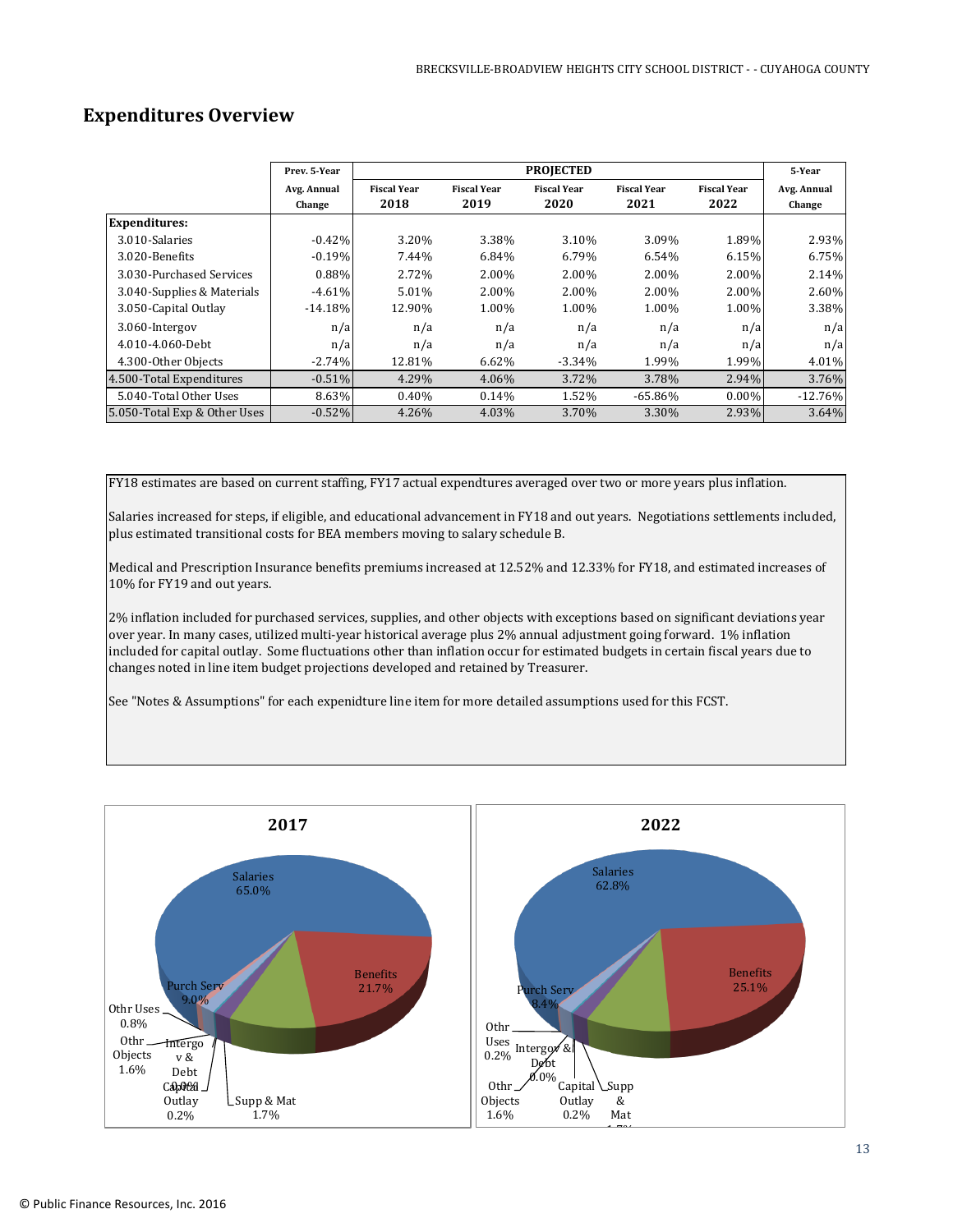## **3.010 - Personnel Services**

Employee salaries and wages, including extended time, severance pay, supplemental contracts, etc.

![](_page_13_Figure_3.jpeg)

\$30.4M total (65% of Total Expenditures)

FCST was \$170K less than FY17 actual.

Staff head count remains flat for all FCST years.

Longevity steps omitted for FY14 - FY16 and return to historical rate in FY18.

Educational steps included for all fiscal years at historical rate.

Staff attrition replacement estimating four retirements (per year) factored for FY19 through FY22. This includes certified staff reaching 30+ years experience over the next five years, estimated to include 26 staff eligible. Replacement staff assumed to be at Masters, 10 year level. Severance payments reduced to align to fewer retirements.

Five year labor agreement was ratified in FY17 with assumption of FY17-21 staff pay increases and a resumption of normal experience steps of 2%. Negotiations settlements included for FY18 and out years. Estimating transition costs to Schedule B for teachers included for FY19 and out years.

\*Assuming 3.2% payroll increase FY18 - FY21 with return to 2% in FY22 upon expiration of current contract. Important to note that May FCST projected equal 2% increase in FY18, 3.3% FY19, and 3% in FY20 & 21. \*May

\*Overall impact vs May FCST is <\$183K> unfavorable in FY18 and <\$856K> unfavorable through FY21.

![](_page_13_Figure_13.jpeg)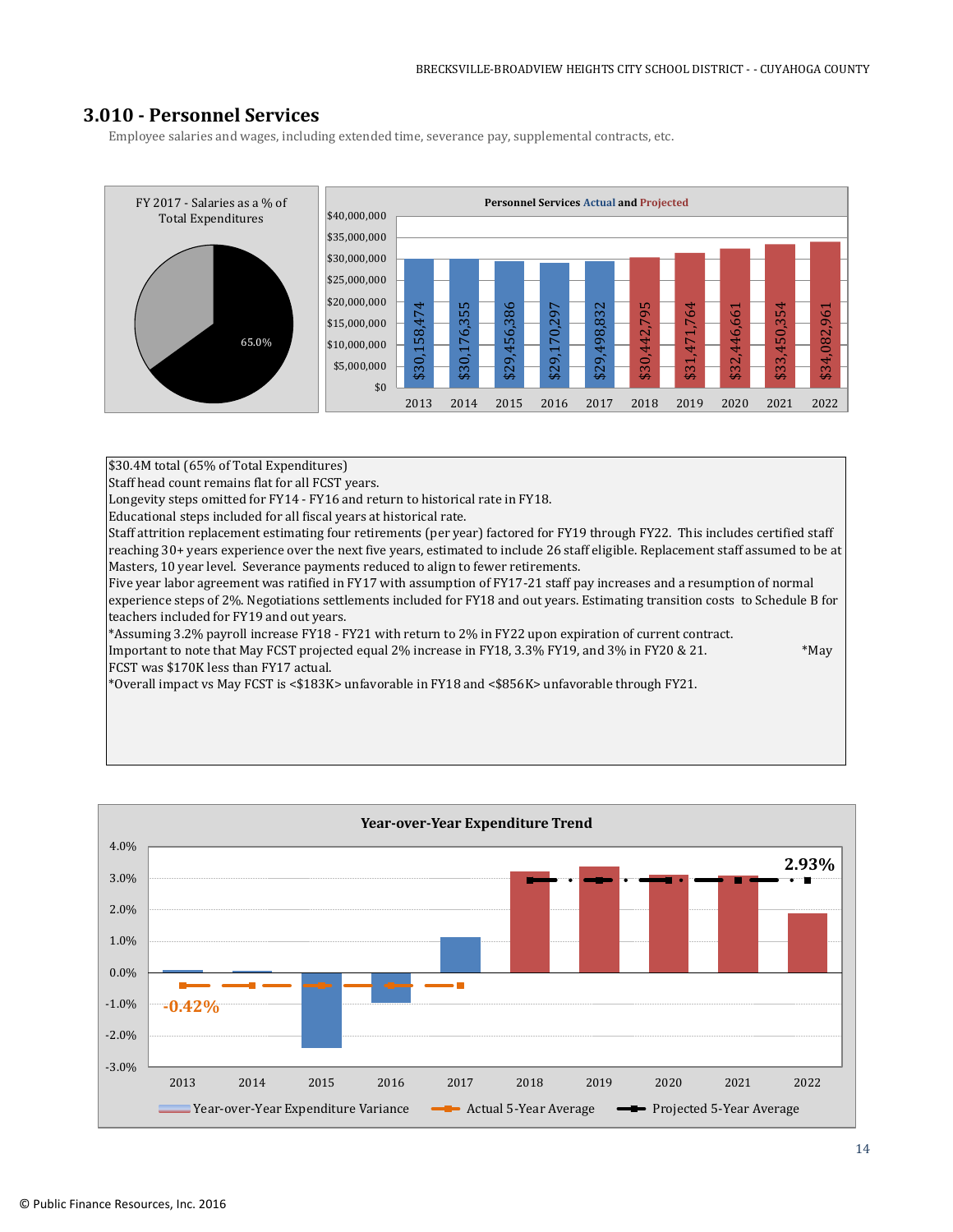## **3.020 - Employees' Benefits**

Retirement for all employees, Workers Compensation, early retirement incentives, Medicare, unemployment, pickup on pickup, and all health-related insurances.

![](_page_14_Figure_3.jpeg)

#### \$10.5M total (21.7% of Total Expenditures)

12.52% increase for medical insurance premiums and 12.33% increase for prescription drug insurance in FY18. No dental increase in FY18. FY19 and out years assumes 10% increase in premiums for all lines of insurance, except dental insurance that projects a 3% increase during the same period.

Changes in insurance coverage selected by newly eligible employees reflected for FY18 and out years.

Overall impact vs May FCST is <\$214K> unfavorable in FY18 and <\$1.4M> unfavorable throught FY21.

![](_page_14_Figure_8.jpeg)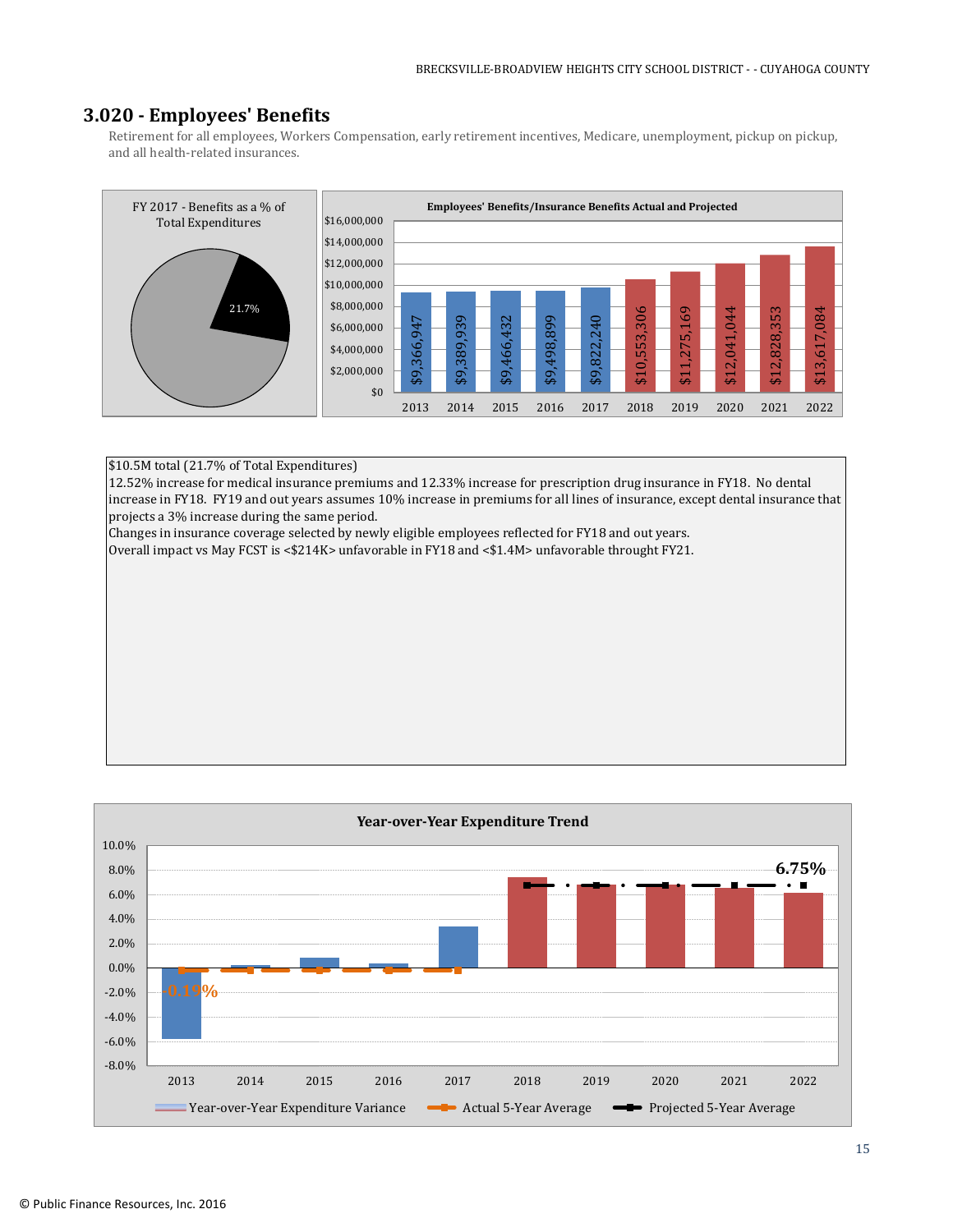## **3.030 - Purchased Services**

Amounts paid for personal services rendered by personnel who are not on the payroll of the school district, and other services which the school district may purchase.

![](_page_15_Figure_3.jpeg)

#### \$4.2M total (9.0% of Total Expenditures)

\*May FCST overestimated FY17 actual expenditures by \$274k. Important to note that prior FCSTs utilized a % of unspent prioryear expense budgets to forecast future outcomes.  $*0$ ct

FCST projected FY18 purchase service expenses based upon "actual FY17" plus 2% inflation. However, several large categories like legal fees, special education services, special education tuition, repairs & maint, property insurance, professional services and transportation, warranted a multiple-year historical average plus 2% inflation. Example: gas and electric utilities utilizes a 3yr avg plus 2%. The state of the state of the state of the state of the state of the state of the state of the state of the state of the state of the state of the state of the state of the state of the state of the state

aggregate 2.7% YOY growth in Purch Svc expenditures in FY18 vs. May FCST 1.6% YOY growth. Identical 2% projected growth in expenditures in May & Oct FCST FY19-21. The state of the state of the state of the state of the state of the state of the state of the state of the state of the state of the state of the state of the state of the state

is \$234K favorable in FY18 and \$974K favorable over similar FCST period.

![](_page_15_Figure_9.jpeg)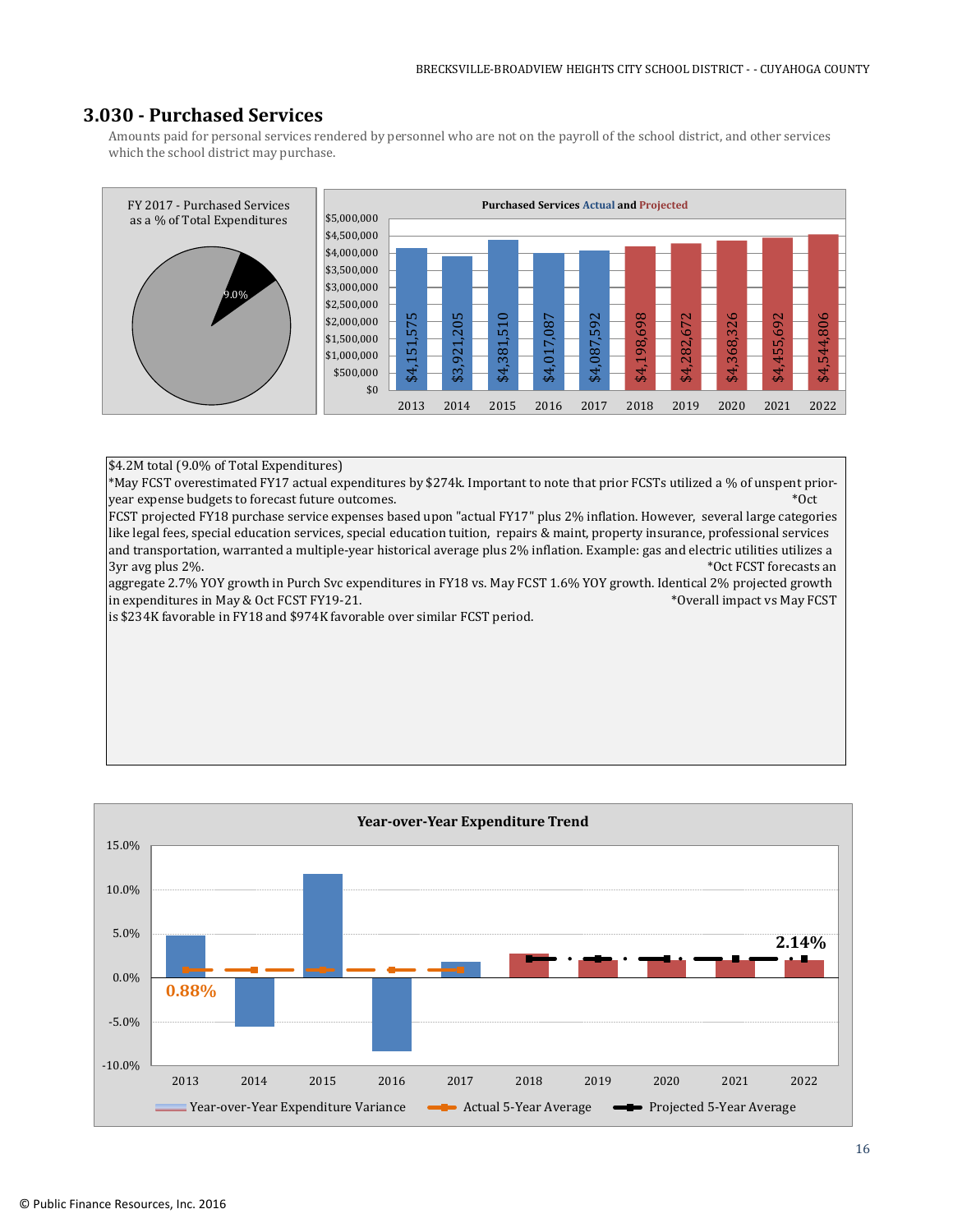## **3.040 - Supplies & Materials**

Expenditures for general supplies, instructional materials including textbooks and media material, bus fuel and tires, and all other maintenance supplies.

![](_page_16_Figure_3.jpeg)

#### \$829k total (1.7% of Total Expenditures)

\*May FCST overestimated FY17 actual expenditures by \$200k. Important to note that prior FCSTs utilized a % of unspent prioryear expense budgets to forecast future outcomes.

\*Oct FCST projected FY18 Supplies & Materials expenses based upon "actual FY17" plus 2% inflation. However, several large categories like instructional supplies, bus supplies, and transportaion fuel, warrant the use of multiple-year historical average plus 2% inflation.

\*Oct FCST forecasts an aggregate 5% YOY growth in Supplies & Materials expenditures in FY18 vs. May FCST 2% YOY growth. Identical 2% projected growth in expenditures in May & Oct FCSTs FY19-21.

\*Overall impact vs May FCST is \$180k favorable in FY18 and \$742k favorable over similar FCST period.

![](_page_16_Figure_9.jpeg)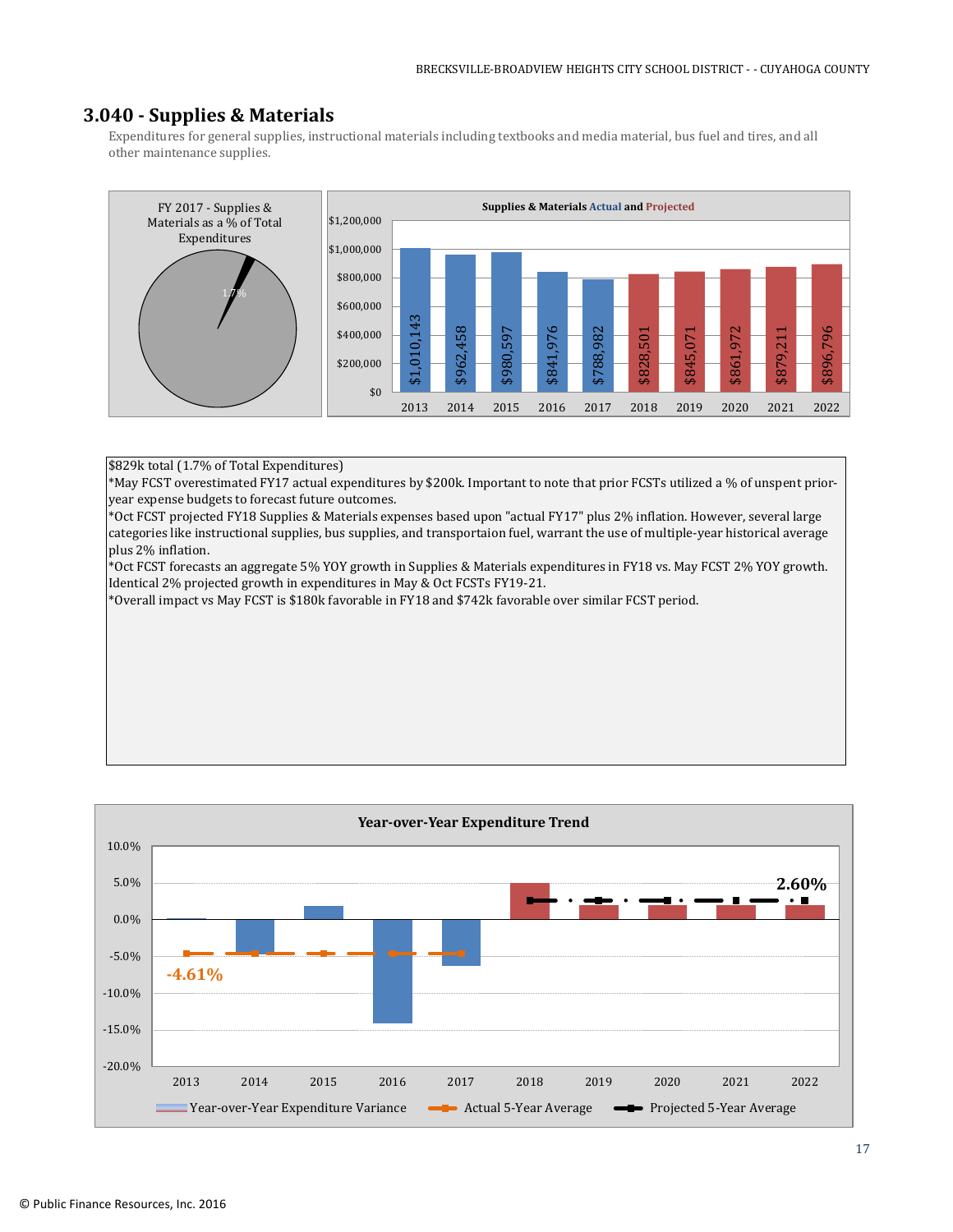## **3.050 - Capital Outlay**

This line includes expenditures for items having at least a five-year life expectancy, such as land, buildings, improvements of grounds, equipment, computers/technology, furnishings, and buses.

![](_page_17_Figure_3.jpeg)

\$120K total (.2% of Total Expenditures)

\*May FCST overestimated FY17 expenditures by \$26k. Important to note that prior FCSTs utilized a % of unspent prior-year expense budgets to forecast future outcomes.

\*Oct FCST based upon FY17 actual expenditures plus 1.3% inflation in FY18 with 1% annual upward adjustment, similar to May FCST, in out years.

\*Overall impact vs May FCST is \$13k favorable in FY18 and \$53k favorable over simiarly FCST period.

![](_page_17_Figure_8.jpeg)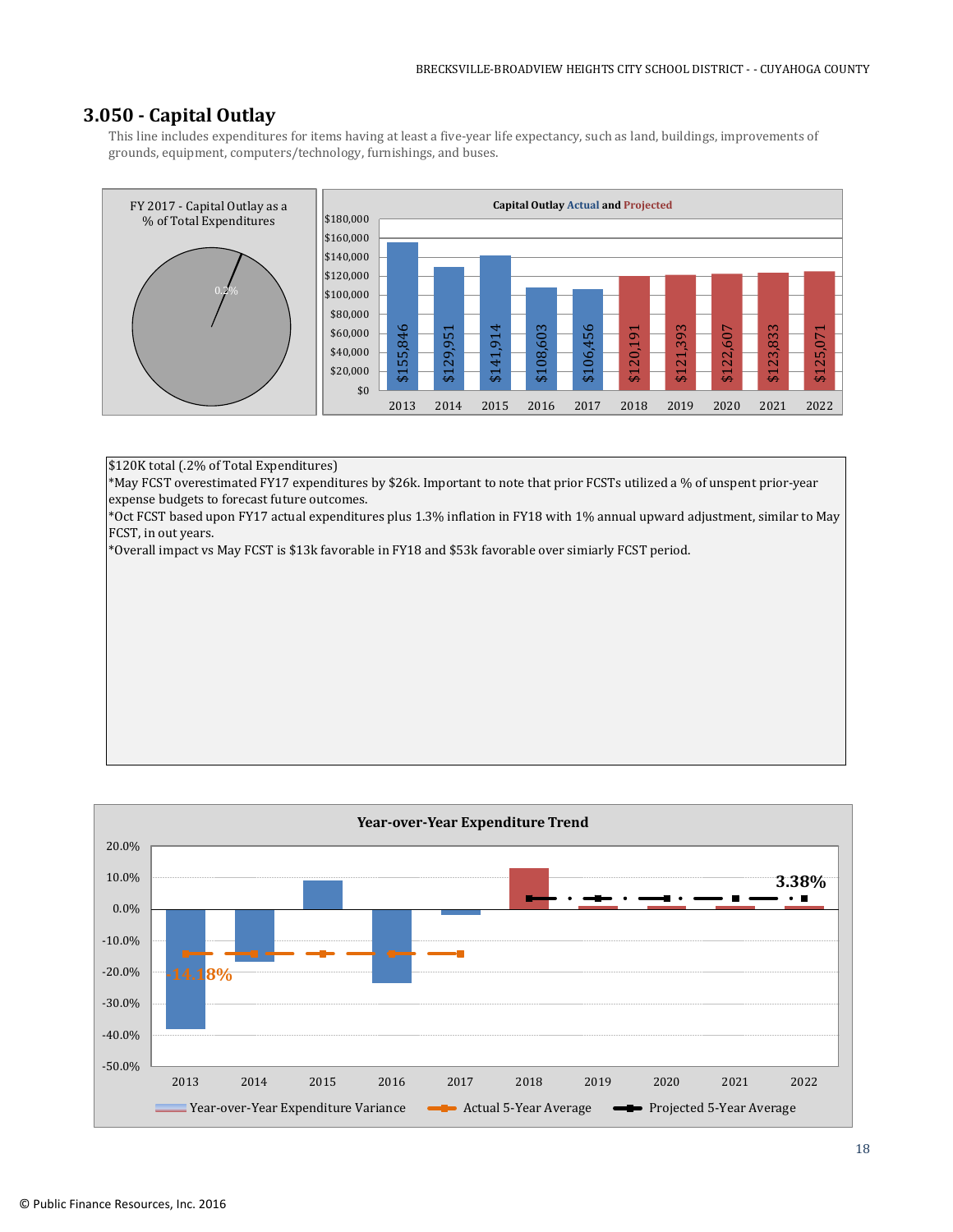## **3.060-4.060 - Intergovernmental & Debt**

These lines account for pass through payments, as well as monies received by a district on behalf of another governmental entity, plus principal and interest payments for general fund borrowing.

![](_page_18_Figure_3.jpeg)

![](_page_18_Figure_4.jpeg)

![](_page_18_Figure_5.jpeg)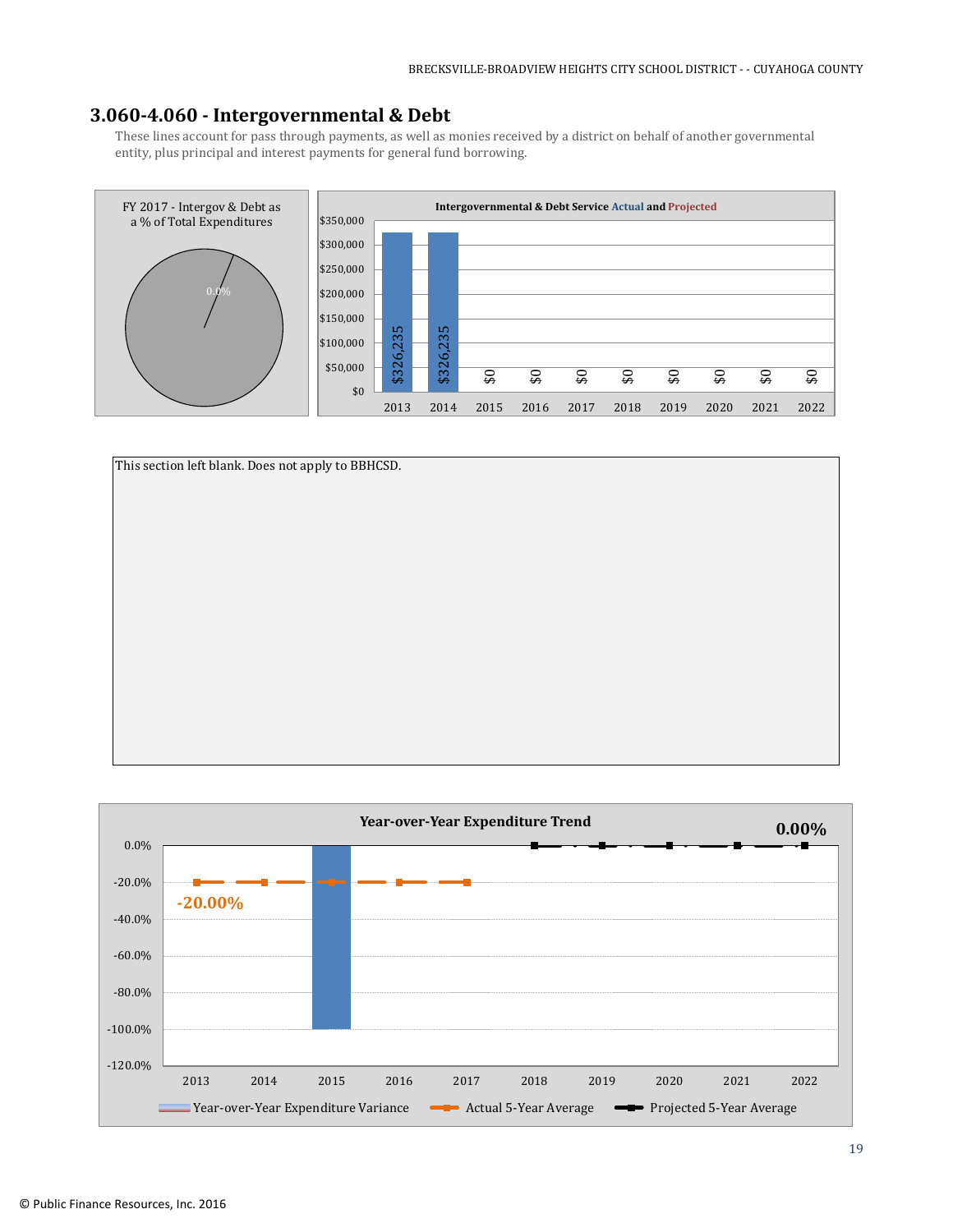## **4.300 - Other Objects**

Primary components for this expenditure line are membership dues and fees, ESC contract deductions, County Auditor/Treasurer fees, audit expenses, and election expenses.

![](_page_19_Figure_3.jpeg)

\$805K total (1.6% of Total Expenditures)

\*May FCST overestimated "Other" expenditures by \$26k.

\*Oct FCST based upon actual FY17 expenditures plus 2% inflation. May FY18 FCST expenditure review will be influenced primarily by future election expenses (bond levy), increased county tax collection fees (due to new levy & unknown delinquency collection).

\*Overall impact vs May FCST is \$51k favorable in FY18 and \$210k favorable over similar FCST period.

![](_page_19_Figure_8.jpeg)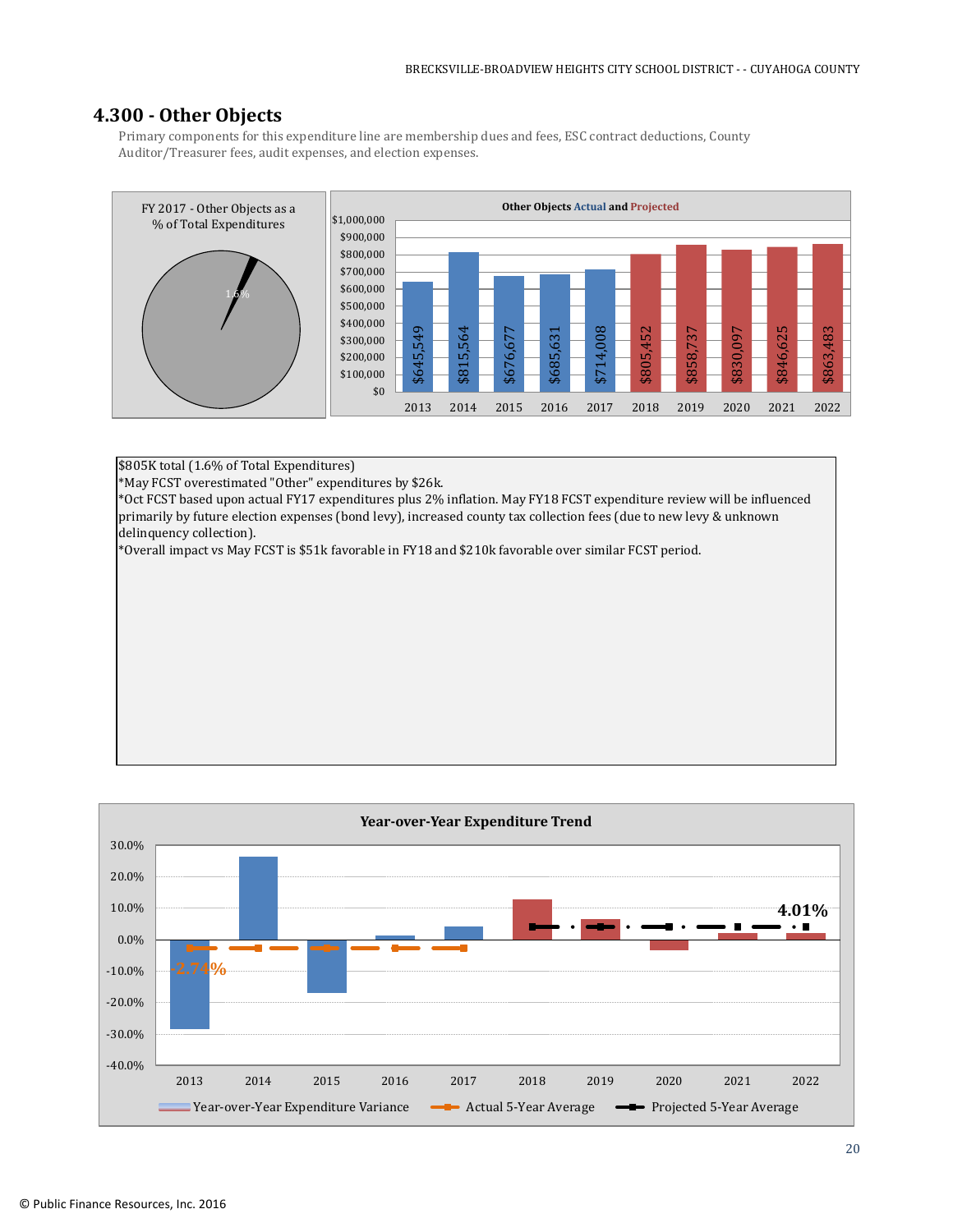## **5.040 - Total Other Financing Uses**

Operating transfers-out, advances out to other funds, and all other general fund financing uses.

![](_page_20_Figure_3.jpeg)

\$346K total (.8% of Total Expenditures)

\$25K annual CAPA support.

\$233K for House Bill 264 debt energy repayment. 76% of this category will

\$21K to offset School funds for workbooks purchased for students receiving free/reduced lunch fees waiver.

\$25K for turf replacement fund due to general fund maintenance savings.

\$40K for temporary advance for startup funds to purchase workbooks for each ensuing school year.

Overall impact vs May FCST is negligable in FY18. It is anticipated upon repayment of debt in 2020, 76% of this expense category will be eliminated in FY21-22.

![](_page_20_Figure_11.jpeg)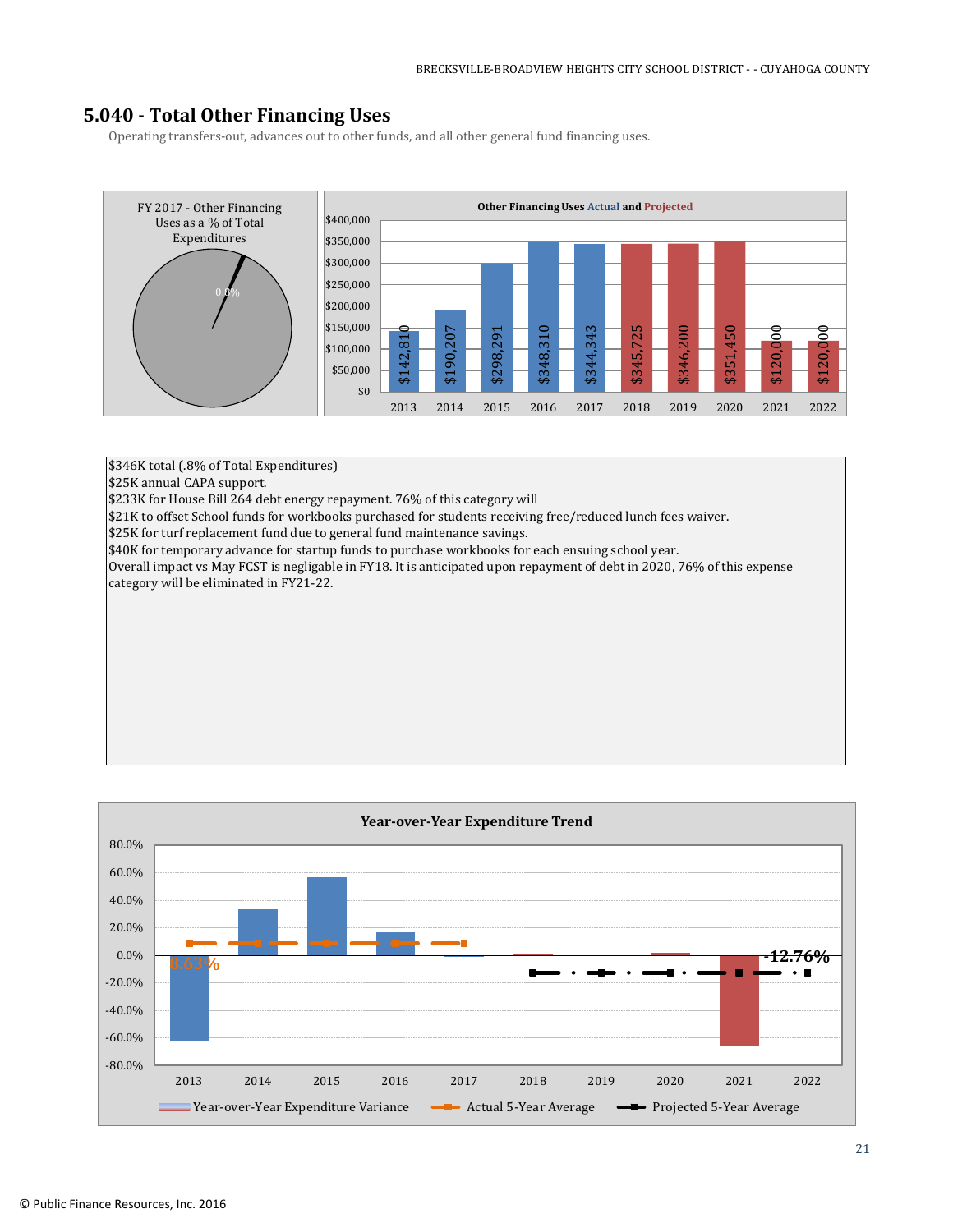## **Forecast Compare**

Comparison of Previous Forecast Amounts to Current Forecasted Numbers F.Y. 2018

|                |                                            | Column A           | Column B       | Column <sub>C</sub> | Column D          |  |  |  |  |
|----------------|--------------------------------------------|--------------------|----------------|---------------------|-------------------|--|--|--|--|
|                |                                            | <b>Previous</b>    | <b>Current</b> | Dollar              | Percent           |  |  |  |  |
|                |                                            | Forecast           | Forecast       | <b>Difference</b>   | <b>Difference</b> |  |  |  |  |
|                |                                            | <b>Amounts For</b> | Amounts For    | Between             | <b>Between</b>    |  |  |  |  |
|                |                                            | F.Y. 2018          | F.Y. 2018      | Previous            | Previous          |  |  |  |  |
|                |                                            | Prepared on:       | Prepared on:   | and                 | and               |  |  |  |  |
|                | Revenue:                                   | 05/20/2017         | 11/29/2017     | Current             | Current           |  |  |  |  |
| 1              | Real Estate & Property Allocation          | \$39,071,419       | \$38,669,206   | $-5402,213$         | $-1.0%$           |  |  |  |  |
| $\sqrt{2}$     | <b>Public Utility Personal Property</b>    | \$2,136,962        | \$2,183,117    | \$46,155            | 2.2%              |  |  |  |  |
| 3              | Income Tax                                 | \$0                | \$0            | \$0                 | n/a               |  |  |  |  |
| $\overline{4}$ | State Foundation Restricted & Unrestricted | \$5,259,662        | \$5,491,491    | \$231,829           | 4.4%              |  |  |  |  |
| 5              | <b>Other Revenuel</b>                      | \$1,233,500        | \$1,341,561    | \$108,061           | 8.8%              |  |  |  |  |
| 6              | Other Non Operating Revenue                | \$40,000           | \$219,622      | \$179,622           | 449.1%            |  |  |  |  |
| 7              | <b>Total Revenue</b>                       | \$47,741,543       | \$47,904,996   | \$163,453           | 0.3%              |  |  |  |  |
|                |                                            |                    |                |                     |                   |  |  |  |  |
|                | Expenditures:                              |                    |                |                     |                   |  |  |  |  |
| 8              | Salaries                                   | \$30,259,506       | \$30,442,795   | \$183,289           | 0.6%              |  |  |  |  |
| 9              | <b>Fringe Benefits</b>                     | \$10,339,038       | \$10,553,306   | \$214,268           | 2.1%              |  |  |  |  |
| 10             | <b>Purchased Services</b>                  | \$4,432,688        | \$4,198,698    | $-5233,990$         | $-5.3%$           |  |  |  |  |
| 11             | Supplies, Debt, Capital Outlay & Other     | \$1,998,638        | \$1,754,143    | $-5244,495$         | $-12.2%$          |  |  |  |  |
| 12             | Other Non Operating Expenditures           | \$345,725          | \$345,725      | \$0                 | 0.0%              |  |  |  |  |
| 13             | <b>Total Expenditures</b>                  | \$47,375,595       | \$47,294,667   | $-580,928$          | $-0.2%$           |  |  |  |  |
|                |                                            |                    |                |                     |                   |  |  |  |  |
| 14             | Revenue Over/(Under) Expenditures          | \$365,948          | \$610,329      | \$244,381           | $0.5%$ *          |  |  |  |  |

\*Percentage expressed in terms of total expenditures

The Oct FCST (FY18) projections compared to May FCST (FY18).

\*On the revenue side, residential property tax collections projected to decrease by approximately 1% and Public Utility taxes expected to increase over 2%. The May FCST projected 5% decrease in State Foundation aid was not realized. Other revenues influenced by higher than expected PTP, ADK and Interest Income vs. May FCST. Other non-operating income in FY18 is actually flat, net of \$176k unexpected BWC rebate in early FY18. Overall, revenues expected to remain relatively flat FCST to FCST.

15 Ending Cash Balance \$11,308,747 \$12,503,345 \$1,194,598 \$1,194,598 \$1,194,598

expense side, Oct FCST is based on FYE17 actuals, a significant modification of projecting future expenses, when compared to the May FCST, that used an estimate or % of unspent prior year expenditure budgets. As a result, the May FCST overestimated several expense categories by \$500k [Purchase Svcs (\$274k), Supplies (\$200k) and Other Exp (\$26k)]. The projected expenditures in Oct FCST actually show growth YOY compared to May FCST, as stated in prior sections of this FCST.

\*FY21 FCST Deficit spend is <\$1.8MM> with a Fund Balance of \$11.6M, which is \$1.2M increase from May FCST.